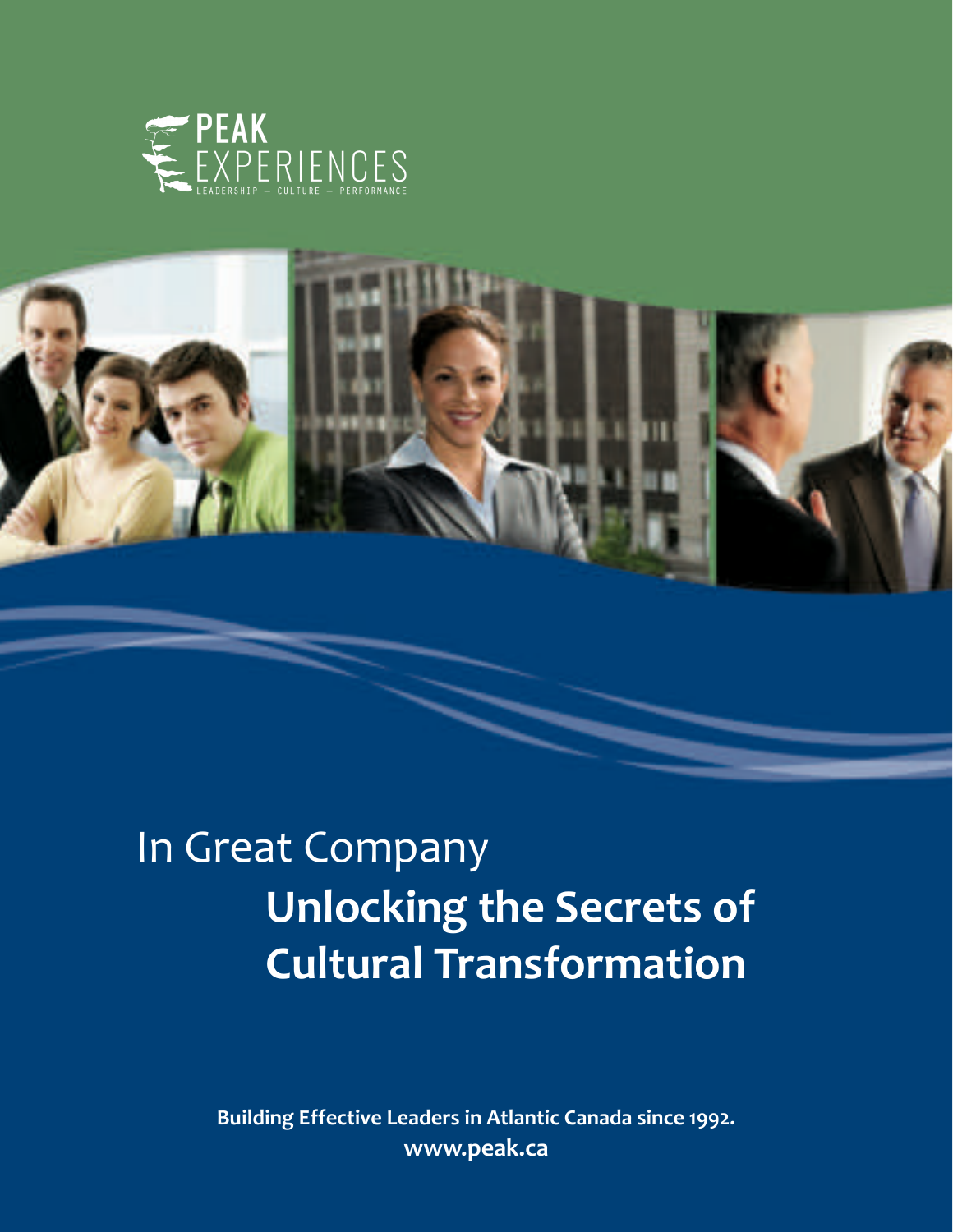

*"For the past three and a half years, Frank Gallant at Peak Experiences worked closely with the Bell Aliant CE Operational Leadership team.* 

*I was amazed at how quickly and accurately Frank depicted our culture and his ability to 'zero-in' on our strengths and deficiencies. The change was apparent to all very early on in the process and I'm pleased to say it has carried over into both our professional and personal lives.* 

*Frank's guidance had a profound positive effect on me — namely giving me more energy and the tools to be a better leader.* 

*I would highly recommend Frank and his company to any organization looking to positively change their culture or shape their leaders!"* 

*Peter Henderson Senior Specialist - Bell Aliant CE*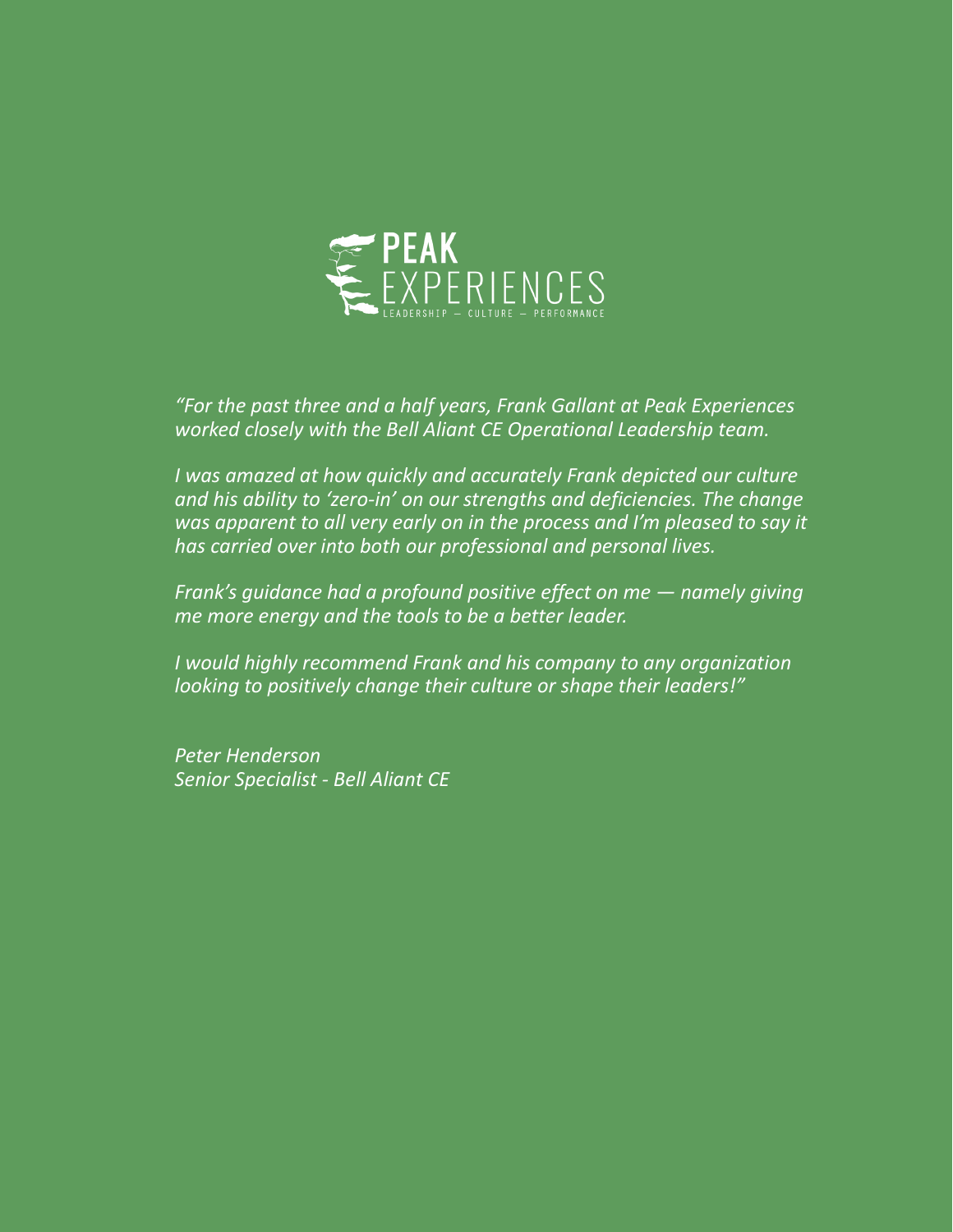# **Unlocking the Secrets of Cultural Transformation**

# **Culture: A Unifying Force**

In today's world, it is a fact that organizations and corporations are faced with constant change and challenges in dynamic business environments.

In order to maintain their competitive edge, organizations need to have vision and direction. These cornerstones must align with the organization's culture and core values.

Culture is the unifying force that ensures effectiveness and holds organizations together. Managing organizational culture is a vital role and an important challenge for any senior leader and the management team.

Our time tested culture change process has provided success for leading organizations, businesses and municipalities in Atlantic Canada. Our success comes from long term and collaborative partnerships with our clients, allowing us to provide guidance, timely advice and support to their culture change plans and leadership development processes.

# **Contrary to Conventional Wisdom, Cultures can be Transformed**

Senior leadership teams can and do evolve new mindsets. Individuals, teams and entire organizations adapt, grow, and prepare for future opportunities and challenges. They learn to change what they do and how they do it. As a result, they have grown "larger minds" for solving more complex problems.

Organizations seeking to adapt during turbulent times — like now — cannot force change through purely technical approaches such as restructuring and reengineering. Organizations need a new kind of leadership capability to reframe dilemmas, reinterpret options, and reform operations — and to do so continuously.

Organizational culture change is not for the quickchange artist. Serious change demands a serious commitment. The benefits are worth the effort.

*Research has shown that while many organizations know how to affect change, precious few actually do.*

*Our processes will help you understand the initiaties, strategies and personal actions needed to create lasting culture change, and improve the overall performance of an organization.* 

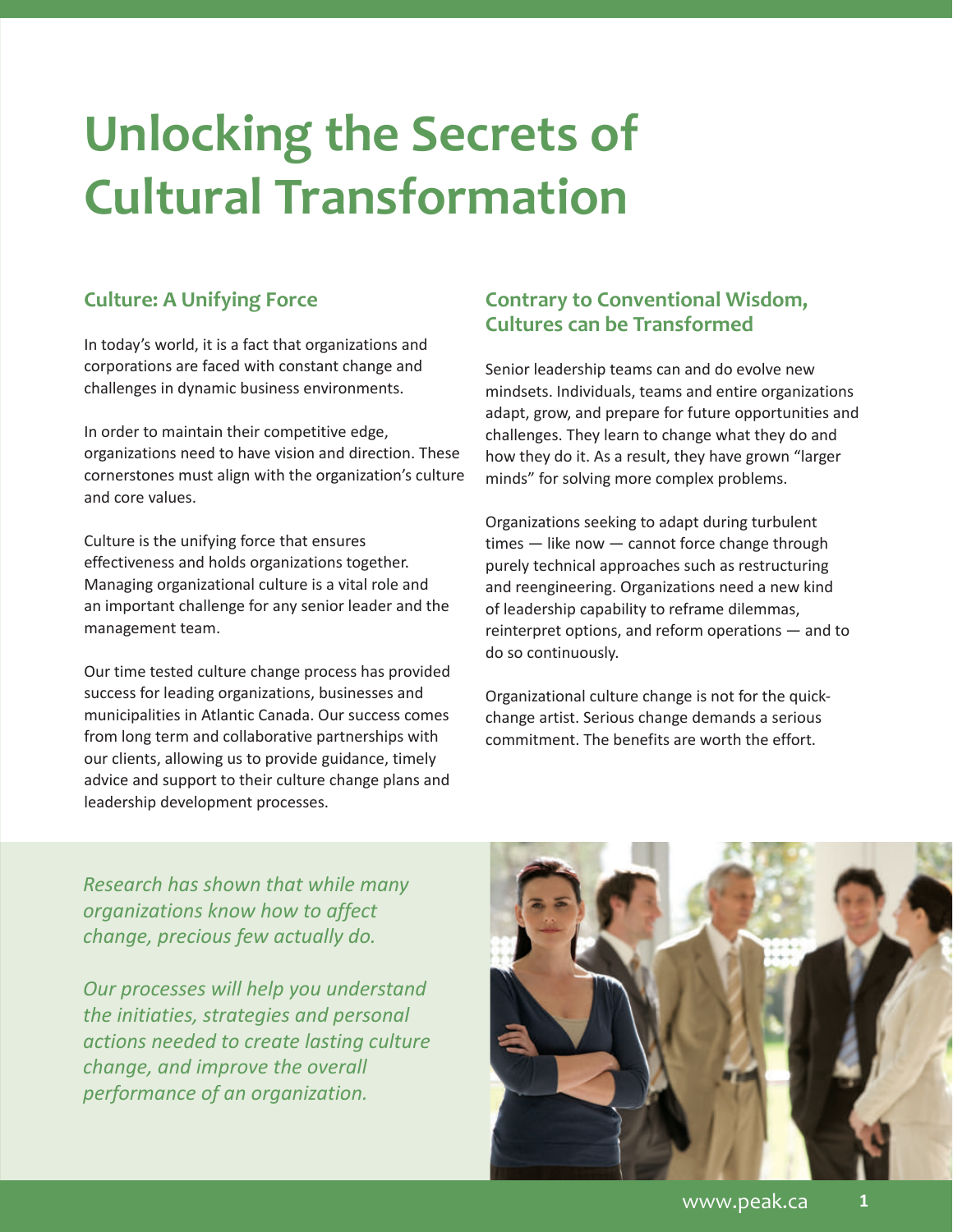#### **What is Culture?**

At Peak Experiences, we define "culture" as being the shared norms and expectations that govern the way people approach their work and interact with each other. Such norms and expectations shape how individuals believe they are expected to behave in order to fit in and get things done.

Choosing the right leadership culture is the difference between success and failure. Organizational culture is influenced by a variety of factors, not least the behaviour of the organization's leaders. Insufficient leadership is part of the problem.

The shift in focus from the development of the individual heroic leader, to the realization of leadership as a collective activity is intentional — and very important.

As companies face change, they need to invest in a leadership culture that will match their unfolding challenges.

We have identified a total of 31 causal factors that are responsible for shaping culture and helping an organization move from its current culture to its ideal culture. The Organizational Cultural Inventory (OCI) ensures we accurately address the most important leverage points.

The model below illustrates the relationships between these causal factors and the organization's actual operating culture, along with the outcomes of culture at the individual, group, and organizational levels.

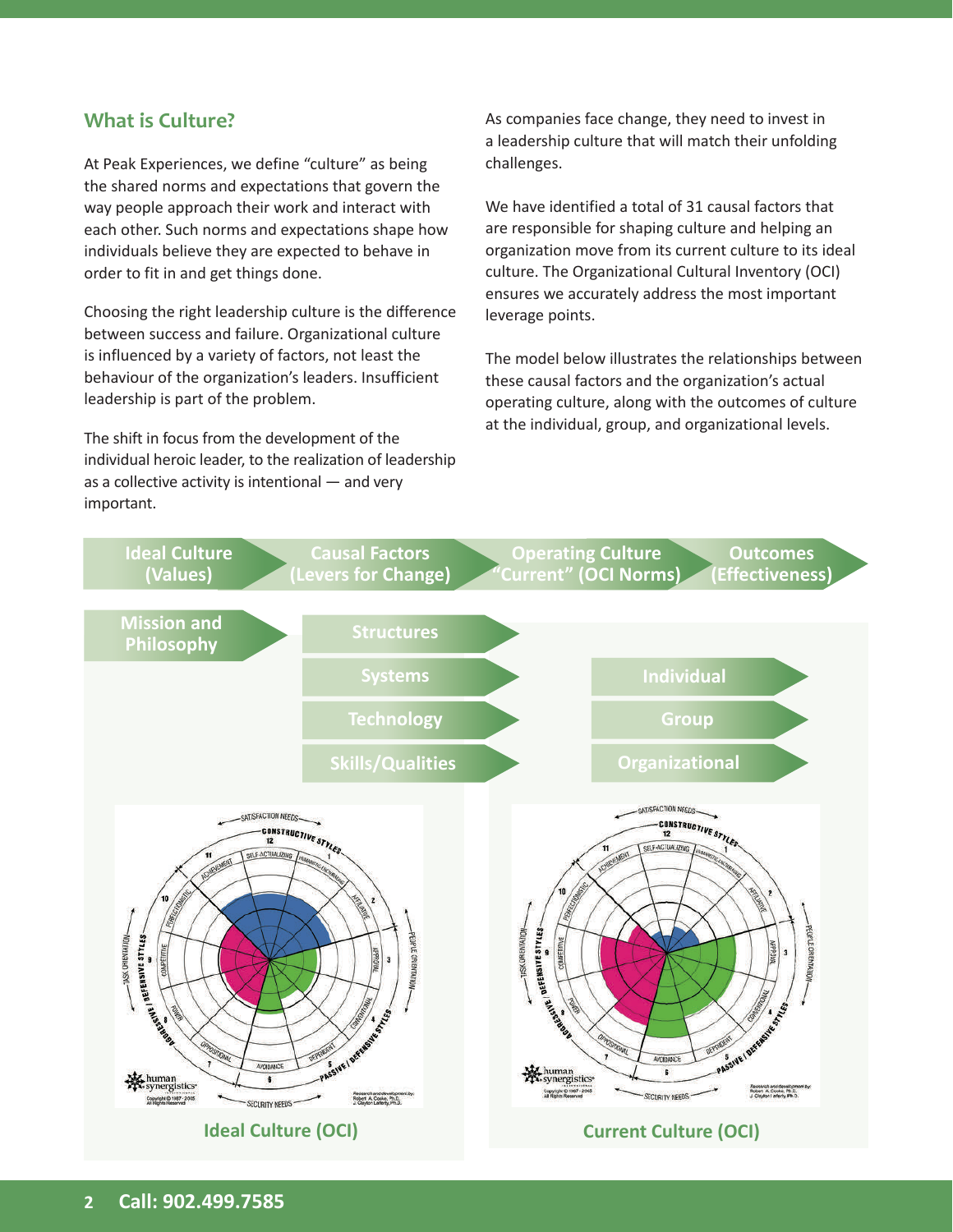### **How is Culture Created?**

To understand how to transform corporate culture it is vital to know how corporate culture is formed in the first place, and how it evolves over time.

We believe that corporate culture cannot be mandated from the top of organizations, but rather emerges from the shared experiences of those involved in the unfolding experience of organizational life.

Culture is most strongly influenced by collective experiences of success and failure that take place as people at all levels grapple with the exigencies of life at work.

#### **Why Transform?**

Leaders who understand that the journey of personal transformation is an evolutionary process are most comfortable with this commitment and have the "stick-ability"when the resolve is needed.

We believe in order to be successful, organizations have no choice but to change. The world is moving and shifting fast and executives know it. Increasingly, CEOs are questioning the incessant reorganizing, reengineering, and restructuring in the name of efficiency.

Conventional wisdom says that the right business structures will provide organizations what they need to succeed and sustain. Strategies and plans that should work instead fall apart, yielding less-than expected results. Worse, many top managers and teams struggle

to agree on outcomes, or even common ground for moving forward. Skilled individual leaders with impressive track records fail to collaborate. Instead, they continue to be constrained, operating in silos and defaulting to traditional boundaries and turf battles.

In short, many organizations are stuck. Frustrated executives work harder and longer. People at every level are overwhelmed, guarded and cynical.

#### **Key Findings In Great Company Research**

The more constructive the culture, the greater the financial integtrity and other performance measures.

- The leader and the leadership team have the greatest impact on culture.
- Constructive cultures are directly proportional to the constructive attitudes and behaviours from leadership.
- The more constructive the leader, the more constructive the culture.
- The more constructive the culture, the fewer fears exists within it. A "fear-less"organization ignites and unleashes greater innovation, creativity, collaboration and productivity.
- A constructive culture is directly proportional to the ability of an organization to keep its promises, financial integrity, brand, loyalty, quality, employees and customer satisfaction.
- Highly constructive cultures transcend typical organizations to a level we identify as "inspiring."

*'Culture' is a term that has become an important part of any organization's vocabulary.* 

*What it really means, how it works, and the impact it has on performance are often misunderstood.*

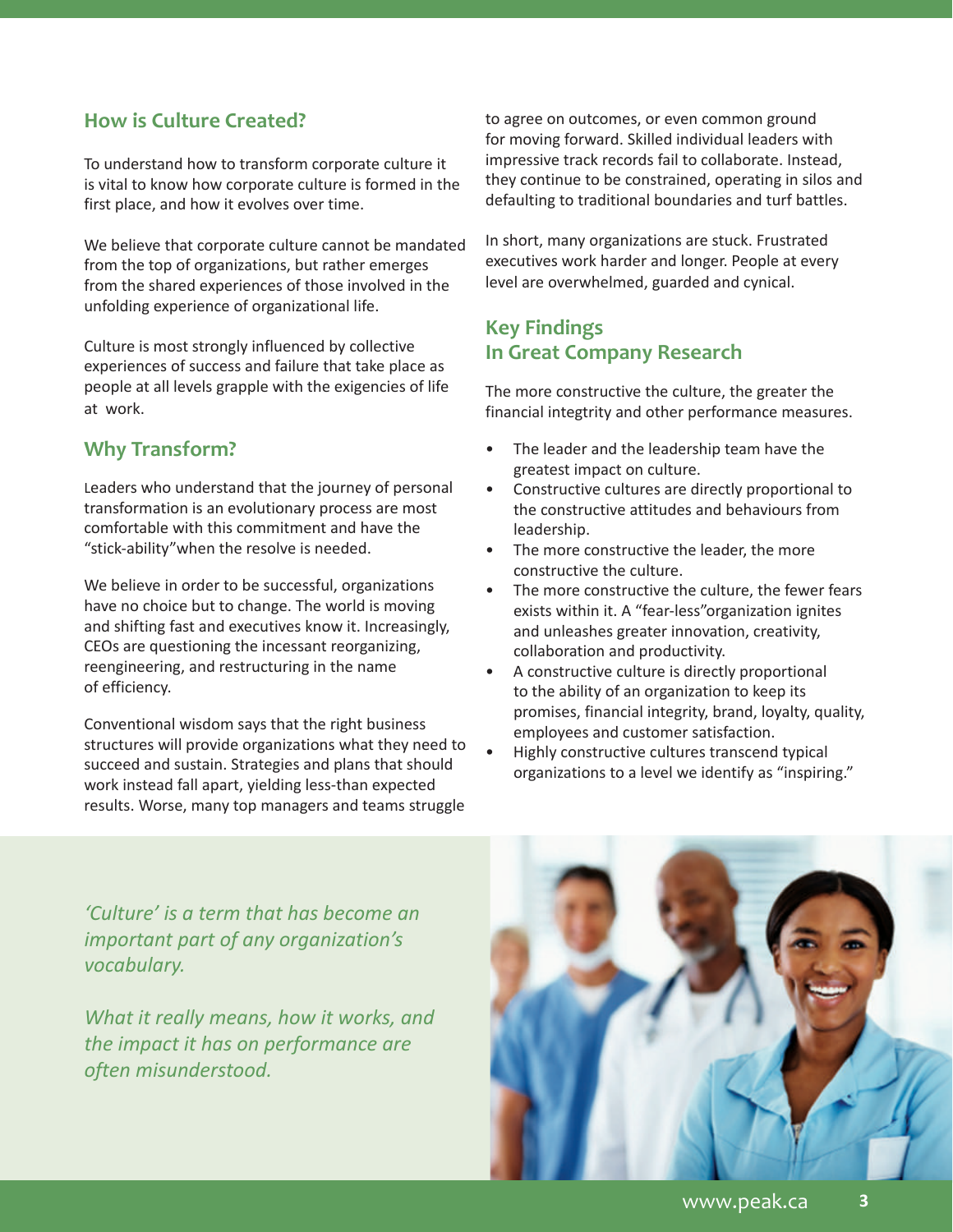### **Assessment-based Change in Leadership Style**

By measuring human behavior at the individual, manager, leader, team, or organizational level, it becomes tangible; it becomes something that can be described and made specific.

Measurement of behavior gives organizations:

- 1. A way to capture and quantify the invisible forces that drive performance.
- 2. A language to discuss key leadership terminology.
- 3. The ability to track individual, team, and organizational progress.
- 4. A process through which individuals and teams take responsibility for their own behaviors and focus on constructive improvement.

We believe that in measuring behaviors, it's not enough to simply provide a measure of the current state. Measurements must also provide guidance in what must be done to make progress.

Our associates have been using the world class assessment tools by Human Synergistics International since 1997 to assist with our dynamics and effective culture change process.

Measuring cultural behaviour allows companies to implement emerging, successive business strategies with the following results:

- Greater speed and flexibility, allowing the organization to move faster in response to change and challenge.
- New, stronger core organizational capabilities.
- Achievement of bottom-line results.
- Improved ability to create shared direction and commitment throughout the organization.
- Growth of not only individual capabilities, but growing capabilities in a leadership collective.
- The development of leadership while implementing the business strategy and cultural change plans.
- Organizational innovation for products/services and the systems required to sustain innovation.
- Effective cross-departmental work and the collaboration required for dealing with complexity and change.
- Increased engagement within the leadership team that links employees throughout the organization.
- A humanized workplace, balancing technical and operational expertise with beliefs and experience.
- Leadership and organizational transformation that can be developed, sustained and applied to future situations.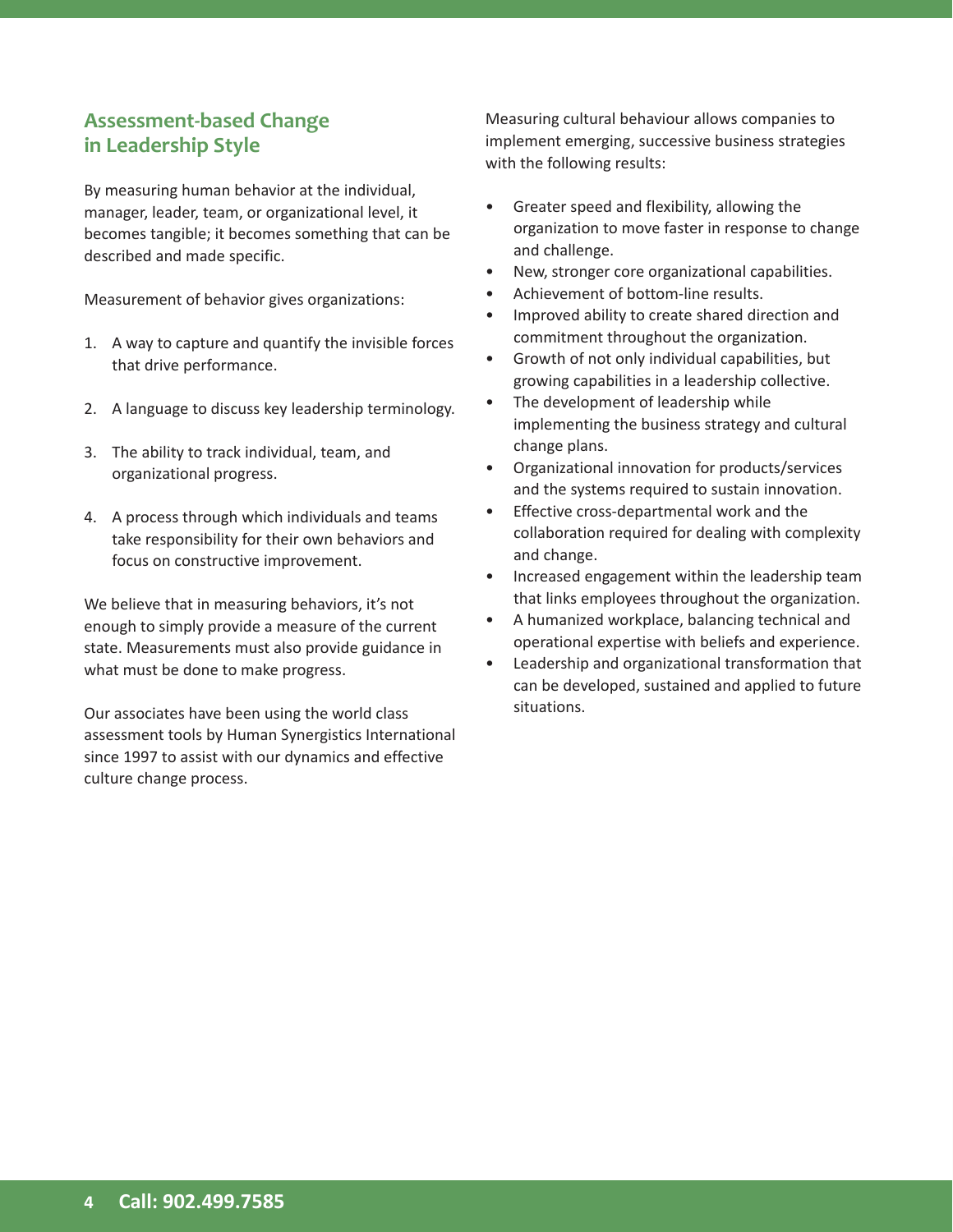### **Options for Organizational Development**

Organization Development (OD) is about improving performance at the individual, group, and organization levels. It is about increasing internal capabilities by ensuring the organizational structures, human resources systems, job designs, communication systems, and leadership/managerial processes help people function to their full potential.

Such improvement can be transformational producing fundamental changes in the way individuals, groups, and organizations function.

Human Synergistics International is a world leader in the field of data-driven change — measuring and quantifying organizational behavior at the individual, group, and organization levels. Survey feedback is an integral part of the OD process as it provides leaders and managers with information on what is happening within the organization. Cultural norms, organizational systems, organizational climate, leadership, managerial approaches and behaviors of key people throughout the organization are revealed. Such measurements must be based on solid, academically-respected research to help guide the process of change respectfully and effectively.

Helpful feedback tools not only measure the current state, but also identify what needs to be focused on to improve effectiveness in terms of building strengths and overcoming stumbling blocks.

Peak Experiences associates have been using the Human Synergistics assessment tools since 1997 and we have seen  $-$  first hand  $-$  the power of honest, confidential and supportive feedback.

When change agents truly commit to creating safe and supportive space there is a significantly greater opportunity to advance change within the individual and the organization at large.

Feedback that highlights what is helping and hindering effectiveness allows organizations to build strategies for improvement. The process is quite simple. It's built on a test  $-$  action  $-$  re-test approach. The process measures what is currently happening, change strategies are developed and changes are implemented. Once this cycle is complete, re-testing is used evaluate the effectiveness of the change strategies.

Action, based on feedback, cannot be effective unless awareness and acceptance are first achieved. The feedback process follows these steps:





*The leader and the leadership team have the greatest impact on organizational culture.* 

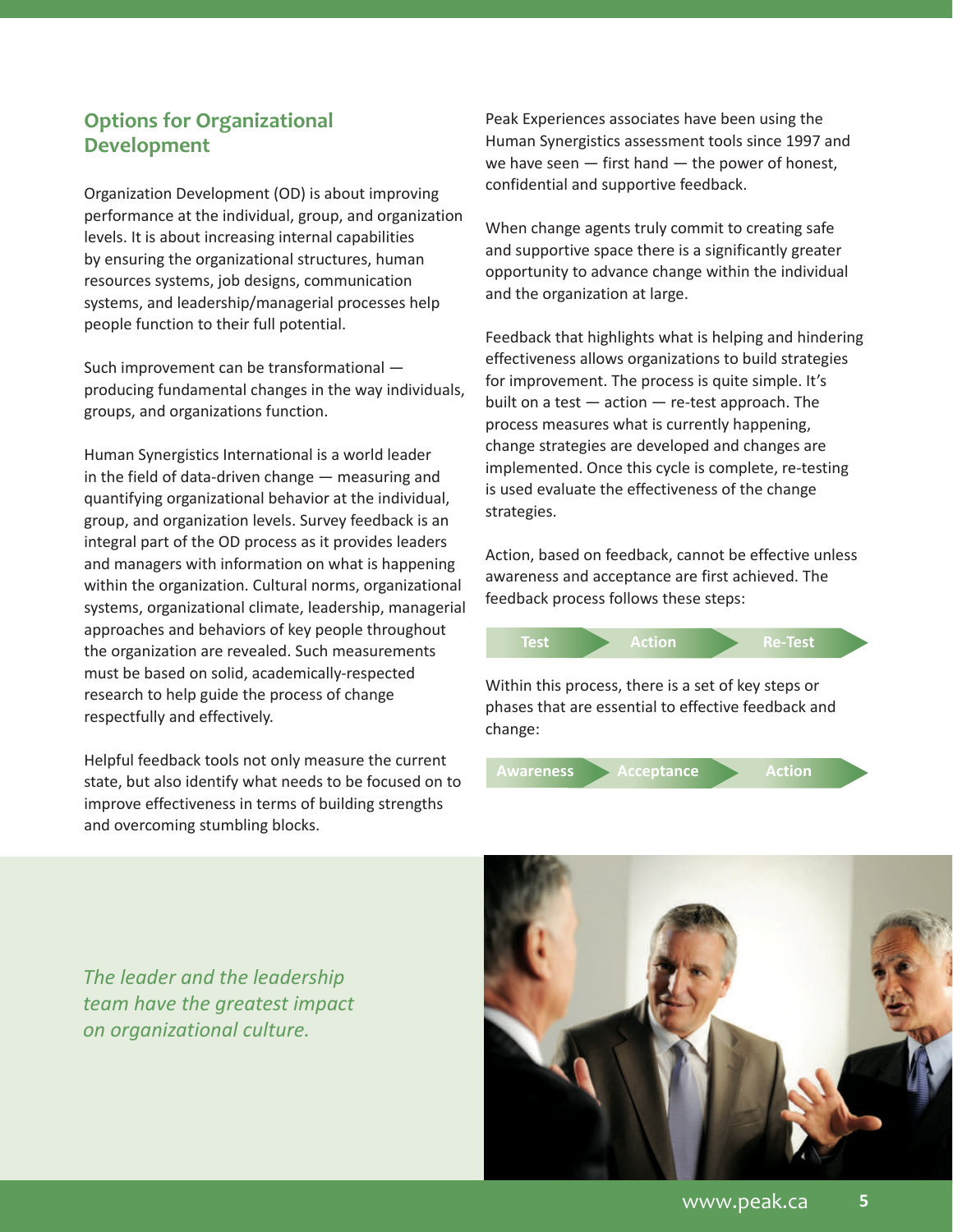#### **Lessons From Our Experience**

The history of change management reminds us that a simple recipe or quick fixes do not work.

Our experience with clients has helped us identify themes and patterns, tools and models that help leaders and organizations transform their current to their ideal culture.

Change is difficult. But the fact remains that there are key things that make the process easier, more inspiring and more constructive.

Successful change leadership requires the following:

**1. New mindsets; a new shared language.** 

Understanding the attitudes, values and beliefs of individual and organizational effectiveness is essential to ensuring the alignment of your people. By embedding a shared language and vocabulary into your day to day experiences, the required change in behavior becomes more transparent and individuals are in a better position to provide necessary support and feedback. This shared leadership approach throughout the organization advances both individual behavior and collective leadership mindsets.

**2. Culture follows the leader.** Organizational change requires leaders to personally transform and change. Individuals must understand the focus of energy and clarity of a vision for the future. This supports the interplay between individual development of personal mastery and the development of organizational mastery; deepening the sense of identity that is helpful in the new culture.

- **3. Hidden assumptions regarding attitudes, values and beliefs must be examined and talked about.** Understanding the deeply ingrained assumptions and beliefs that underscore how we view the world and act within it need to be examined to create meaningful change. Results can only be achieved through team action and by understanding how behavioral norms exist within old hierarchy, status, authority and control mechanisms.
- **4. Tapping the wisdom of the crowd collaboratively exploring systems change.** The opportunities to release more productivity, innovation and successful change multiply when we begin to address and explore the systems framework. Targeting change that will make the most difference can be best uncovered by listening and working closely with those who work within these systems everyday.
- **5. Empowering a coalition of change agents is needed to keep pace with rapidly changing realities.** Empowering a culture change committee to align the leadership development and culture change initiatives ensures consistent and transparent communications. This creates a safe space for asking the hard questions and having constructive dialogue that is essential for helping transform culture.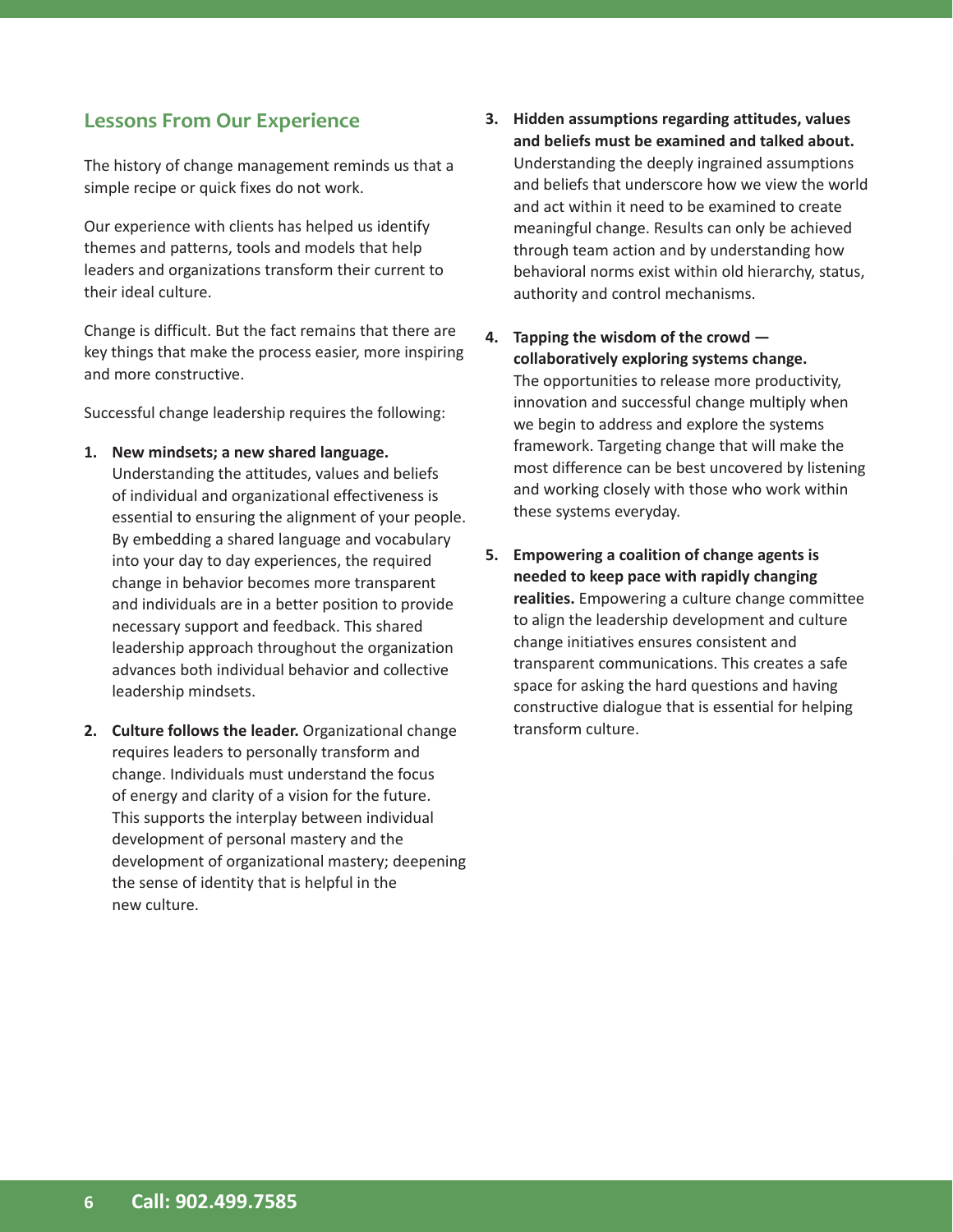#### **Leadership Impact**

#### **Advancing Personal Mindsets: The Impact of Leaders on Performance and Culture.**

The influence leaders and managers have on the performance of their teams, and, ultimately, their organizations cannot be overstated. Leaders shape the way people think and behave and are viewed as role models. Leaders set the agenda and influence the organization's culture and the long-term effectiveness of the organization.

Human Synergistics research, particularly that of Robert A. Cooke , Ph.D . (HSI CEO and distinguished academic), clearly highlights the relationship between leadership strategies, the impact leaders have on others, and effectiveness in the leadership role.

We help those in leadership roles identify the relationship between behavior strategies, styles and leadership effectiveness. Human Synergistics offers a range of assessment tools designed to enable leaders and managers to initiate change while being practical and relevant to the real world.

Peak Experiences provides these tools as part of your individual, leadership, group, or organization development program. Our workshops provide handson learning, giving you knowledge and confidence in interpreting, debriefing, and developing action plans around Human Synergsitics International assessment feedback.

### **Slow Down for Collective Engagement**

If a more collaborative, engaged and interdependent culture is required, how does the senior leadership team start to change culture?

In a counterintuitive move, they need to slow down. Slowing down for collective engagement is a key principle for leading change. By giving time and attention to the attitudes, values and beliefs that underlie behavior and decisions, senior and middle managers help the organization to be efficient and more flexible in the future.

Everyone involved is able to reflect on assumptions, understand problems more clearly, and integrate the perspectives of others. This creates accurate, focused and valuable decisions. Time lost on the front end translates into speed further along in the process.

Slowing down is also a cultural stance embedded within the mindset and leadership style of self actualization. It is a behavior that is, in itself, a big change, and, at the same time, it fosters desired leadership culture change.

*Organizational culture change is not for the faint of heart or the quick change artist.* 

*Serious change demands a coordinated plan and a serious commitment from all.* 

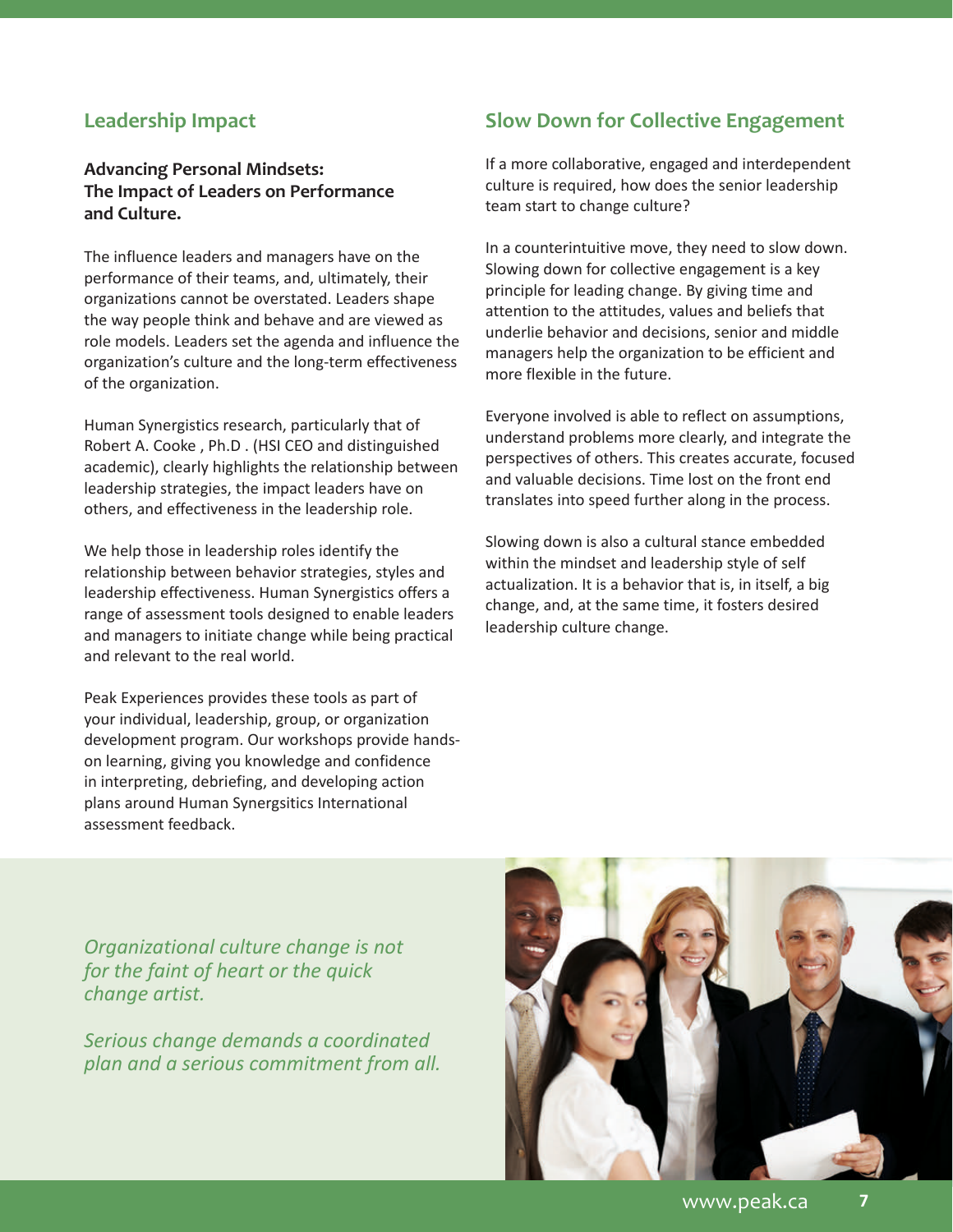## **A Call to Action: Next Steps**

The Integrated Diagnostic System uses the highlyvisual circumplex to display feedback for individuals, teams, leaders, and organizations, enabling you to use a common language and visual model for developing more constructive styles across all levels.

#### **Phase One: Provide individuals with metrics and actionable insights**

Quantify individual contributors' thinking and behavioral styles and the — ideal and current impact of leaders at all levels of the organization.

#### **Phase Two: Build team synergy and efectiveness**

Quantify team dynamics and demonstrate relationships of group styles to the quality and acceptance of solutions.

#### **Phase Three: Decide how an organization could and should work**

Quantify an organizations ideal culture, its current culture, and the levers for change that bridge the gap.

#### **Phase Four: Develop organizational and divisional culture change plans**

Setting up quarterly accountability meetings and support check-ins on divisional culture change plans. This puts the responsibility right where it belongs with the leader managing a specific section of the organization.

#### **Phase Five: Support the change process with a collaborative team-based approach**

Supporting culture change by engaging and collaborating with people at all levels of the organization is essential for getting the change down to the front lines — where it most often has the biggest impact on the customers' experience.

Once the senior management team is committed, they can select influential leaders to form a culture change committee.

#### **A Collaborative Approach: Our Model of Culture Change**

To understand how to transform corporate culture, it is vital to know how corporate culture is formed in the first place, and how it evolves over time.

Our own view is that corporate culture cannot be mandated from the top of organizations, but rather emerges from the shared experiences of those involved in the unfolding drama of organizational life.

In our experience, most in-depth culture change processes take two to seven years pending the size of the organization and the depth of the change and commitment required.

#### **Who Needs to be on Board?**

One member from each of the following:

**Leg 1:** Senior Leadership Team

**Leg 2:** Human Resources and/or Learning and Development

**Leg 3:** Internal Culture Change Committee (Guiding Coalition of Change Agents)\*

**Leg 4:** External Third Party Consultation Support (Peak Experiences)

\**A culture change committee is often made up of senior leaders, middle managers, representatives from learning and development/ human resources, staff and a member of the Peak Experiences culture change team.*

## **Contact us to discuss a customized approach to culture change within your organization.**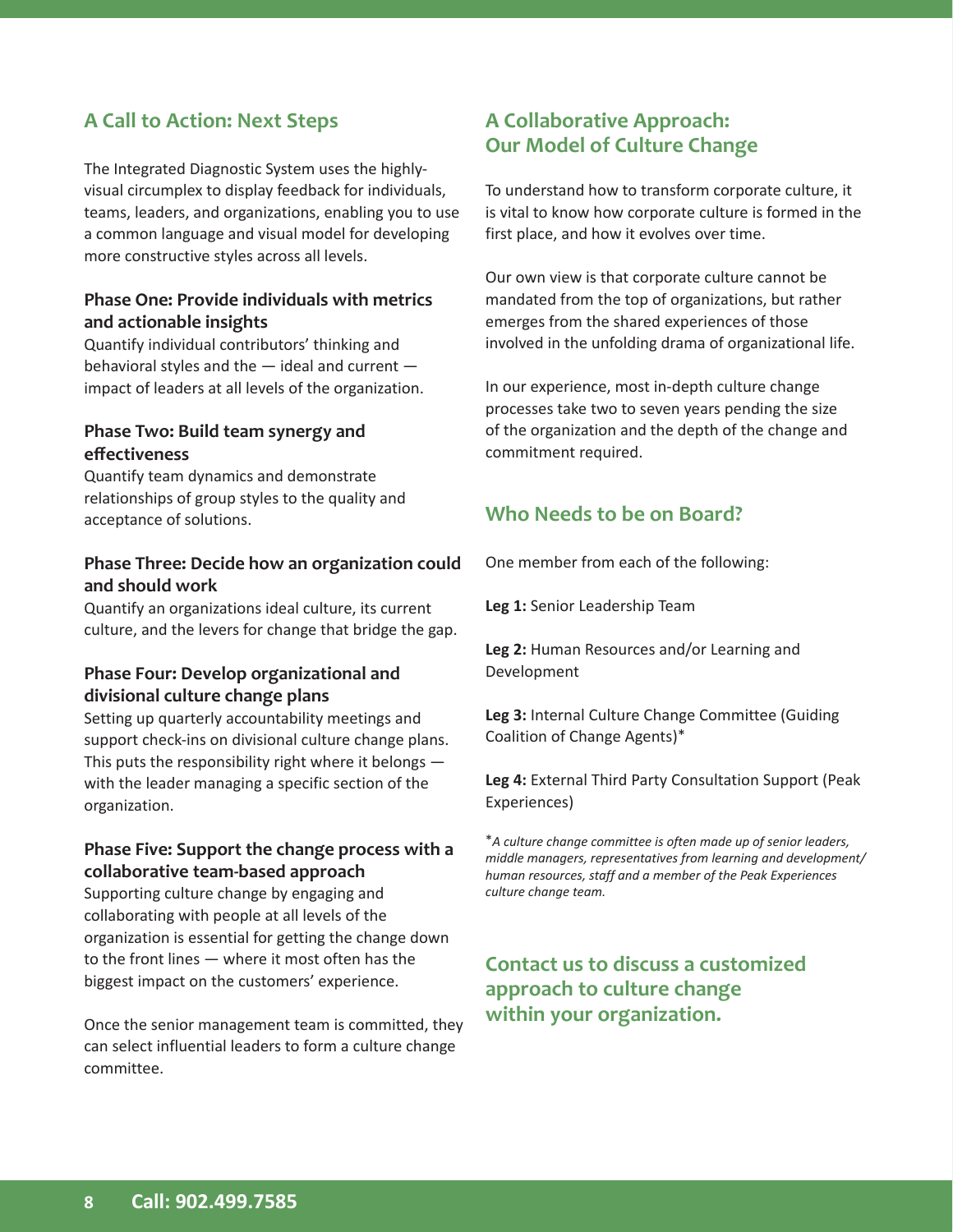*"We have used Peak Experiences for many years for leadership development, team building and culture change (organizational development). The tools and content of the workshops are exceptional. Peak Experiences has helped my organization develop and achieve and, as well, kept the journey interesting and fun.* 

*Frank Gallant and his team of associates are some of the best in the business."*

*Margo Beckworth-Burn, Sr. Vice President Wyndham Worldwide*